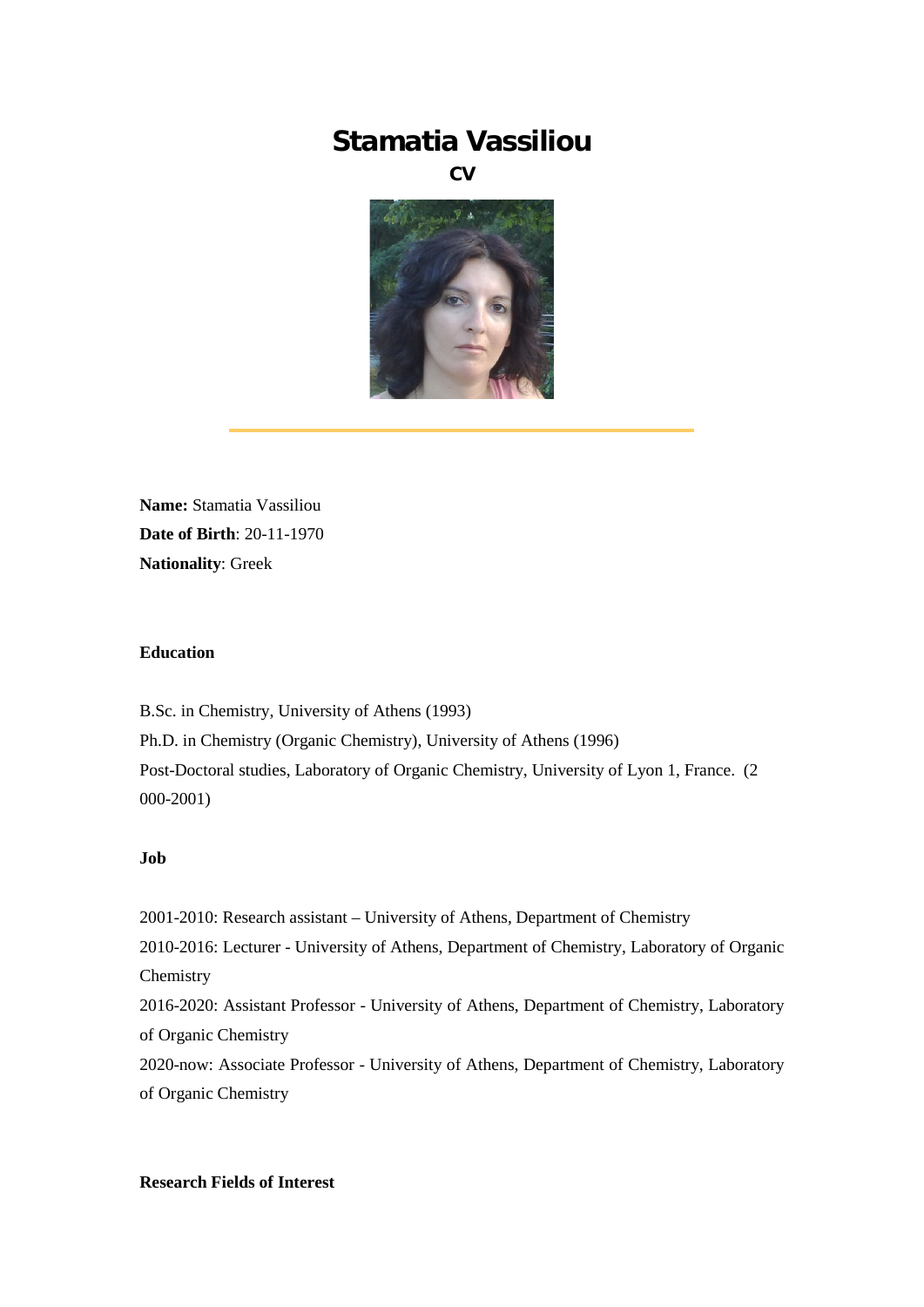- 1. Medicinal Chemistry (Drug Design and Discovery, Combinatorial Chemistry)
- 2. Peptidomimetics (Phosphinic Pseudopeptides, Thiophosphinic pseudopeptides)
- 3. Synthetic Organic Chemistry (Synthetic Methodology)

# **Teaching**

#### **Undergraduate:**

Organic Chemistry **(**for Biologists) Organic Chemistry II (for Chemists) Organic Chemistry III (for Chemists) Organic Chemistry II (Laboratory training for Chemists) Organic Chemistry III (Laboratory training for Chemists) Organic Chemistry (Laboratory training for Biologists)

### **Graduate:**

Biomolecules-Peptides

#### **Recent Papers**

**(1) Rapid and Efficient Microwave-Assisted Hydrophosphinylation of Unactivated Alkenes with H-Phosphinic Acids without Added Metal or Radical Initiator.**

Troupa, P., Katsiouleri, G., Vassiliou, S.\* *Synlett*, **2015**, *19*, 2714-2719.

**(2) Discovery of potent and selective inhibitors of human aminopeptidases ERAP1 and ERAP2 by screening libraries of phosphorus-containing amino acid and dipeptide analogues**.

Weglarz-Tomczak, E. Vassiliou, S., Mucha, A. *Bioorg. Med. Chem. Lett*., **2016**, *26*, 4122–4126.

**(3) Novel organophosphorus scaffolds of urease inhibitors obtained by substitution of Morita-Baylis-Hillman adducts with phosphorus nucleophiles.**

Ntatsopoulos, V., Vassiliou, S.,\* Macegoniuk, K., Berlicki, L., Mucha, A.\* *Eur. J. Med. Chem.,* **2017***, 133*, 107-120.